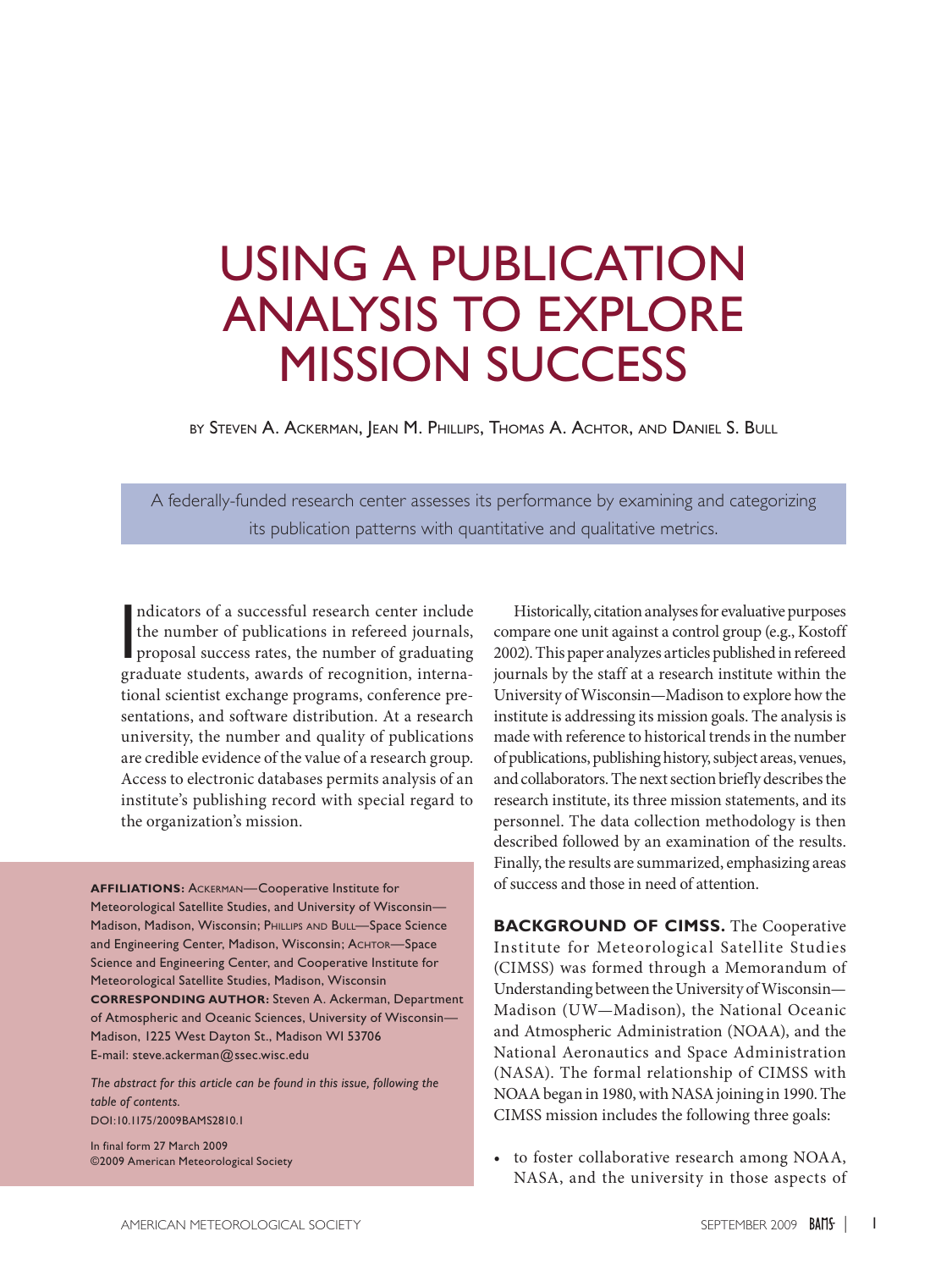atmospheric and Earth system sciences that exploit the use of satellite technology;

- • to serve as a center at which scientists and engineers working on problems of mutual interest can focus on satellite-related research in atmospheric and Earth system science; and
- to stimulate the training of scientists and engineers in the disciplines involved in atmospheric and Earth sciences.

To achieve these goals CIMSS conducts a broad array of research and education activities. The primary asset of CIMSS is its research staff. CIMSS has experienced a steady increase in the size and scope of its research programs over its 27-yr history. Figure 1 shows the number of CIMSS associates over the past 15 yr. The size of the CIMSS staff has more than doubled during the period from 1995 to 2007. The number of CIMSS principal investigators (PIs) who are submitting proposals and leading research projects totaled 21 in 2008 (Fig. 2). The CIMSS support staff are primarily atmospheric scientists and programmers, but their expertise is wide ranging, providing strong support for a variety of programs. CIMSS conducts its research by building teams to accomplish program goals. The staff can move from one project to another or work on multiple projects to provide expertise and stability to the CIMSS research program. CIMSS annually supports 15–20 graduate students, with CIMSS PIs serving as science advisors to their research projects. CIMSS has a long history of scientist exchange, especially through international collaborations. Extended-term scientist exchange programs exist with agencies in China, Australia, and Europe.

METHODOLOGY. The UW-Madison's Schwerdtfeger Library has collected information on CIMSS publishing practices since the institute



**Fig. 1. CIMSS staff (including students) from 1994 through 2008.**

was founded in 1980. For purposes of this study, data were drawn from the period of 1995–2007. Schwerdtfeger Library staff use a combination of alerts and direct searches of databases and Web sites to confirm new CIMSS publications. These include, but are not limited to, Meteorological and Geoastrophysical Abstracts, Conference Papers Index, Science Citation Index, INSPEC, and NTIS. Once located, all papers are appropriately tagged as "CIMSS" and are regularly uploaded to the Schwerdtfeger Library publications database. A Web site devoted to CIMSS publications is generated from the larger publications database (http://library.ssec.wisc.edu/ resources/cimss/). We used the CIMSS publications site as the source for CIMSS authorships. We then consulted the Science Citation Index for each paper to confirm the author affiliation and the number of times cited. In addition to the categories mentioned above, we created the following categories for data collection:

- **citation:** full citation of the peer-reviewed CIMSS article,
- **year:** publication year,
- **journal:** journal name abbreviation,
- **number of authors:** number of authors on the paper (with at least one author being a CIMSS PI),
- **times cited:** number of times cited, according to the Science Citation Index,
- **cooperative institutes:** Cooperative Institute for Meteorological Satellite Studies, Cooperative Institute for Research in Environmental Sciences (CIRES), Cooperative Institute for Research in the Atmosphere (CIRA), Cooperative Institute for Climate Science (CICS), Cooperative Institute for Oceanographic Satellite Studies (CIOSS),
- **government agencies:** National Oceanic and Atmospheric Administration, National Aeronautics and Space Administration, Environmental Protection Agency (EPA),

**other government:** other U.S. government agencies, **other universities:** universities in the United States other than UW—Madison,

**foreign universities:** foreign universities,

- **SSEC and other UW departments:** collaborators from SSEC and from other departments within UW—Madison,
- **foreign government:** foreign government agencies,
- **UCAR/NCAR:** University Corporation for Atmospheric Research (UCAR), National Center for Atmospheric Research (NCAR),

**industry:** private industry,

**subjects:** categorizes each paper by topic(s).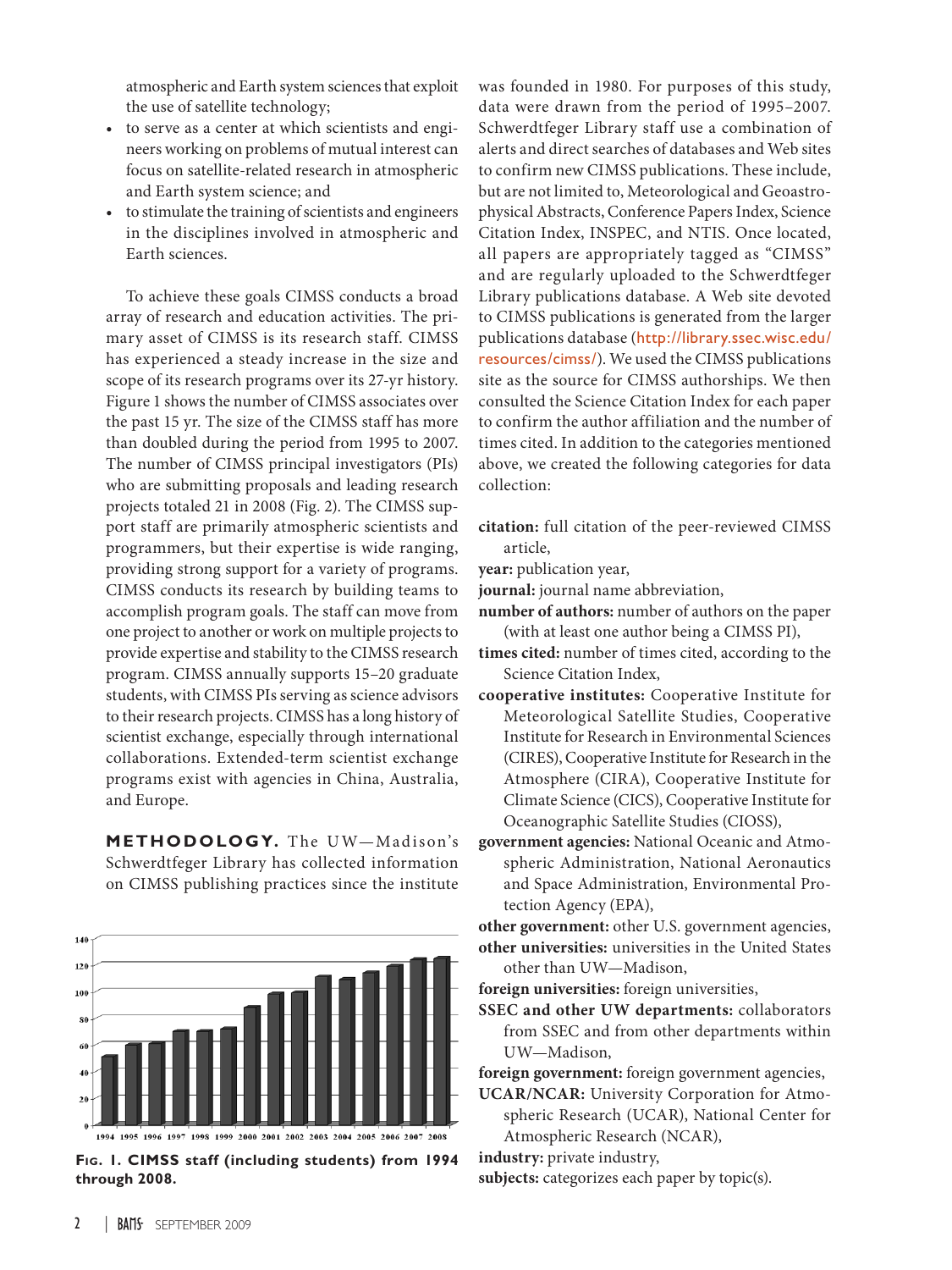

**Fig. 2. CIMSS staff distribution, including NOAA scientists with duty stations at UW—Madison.**

We developed subject categories of the papers based on title and abstract language, refining them to include the following topics: education; troposphere; remote sensing and satellite observations; clouds and ice clouds; satellite retrievals; hurricanes, tropical cyclones; Geostationary Operational Environmental Satellite (GOES); Moderate Resolution Imaging Spectroradiometer (MODIS); HYDRA; hyperspectral/ ultraspectral measurements/sounders; runoff; instrumentation, Marine–Atmosphere Emitted Radiance Interferometer (M-AERI), Atmospheric Infrared Sounder (AIRS), and lidar; weather forecasting; dust activity, and atmospheric radiation; atmospheric models; Advanced Very High Resolution Radiometer (AVHRR); water vapor; sea surface temperature (SST), ocean–atmosphere interaction; tornadoes, storms; and sea ice. With this categorization, one paper could include more than one subject topic.

Author affiliation information in the Science Citation Index can vary. Sometimes each author on a given article has his/her affiliation listed, but more often than not, the number of affiliations listed does not match the number of authors on the paper. To work with this, we decided to use only the affiliation information given, so that if NOAA is listed twice in the affiliations, we noted "2" under NOAA for that paper. If NOAA was listed once, we noted "1" under NOAA for that paper even though there might

have been another NOAA author. Each agency affiliation was handled in this manner. As a result, the number of authors on each paper often does not match the numbers calculated for each agency or group listed. CIMSS authors are represented in various ways in Science Citation Index—for example, as UW—Madison; UW—Madison, SSEC; and/or UW—Madison, CIMSS. Sometimes the affiliation for a CIMSS author is not listed at all. In these cases, we noted those affiliations because we know them (but only for CIMSS authors who are PIs).

**PUBLICATION VENUES.**As part of this analysis we quantify the journals in which CIMSS scientists choose to publish. Table 1 lists the 10 most frequently chosen in the current analysis. Each journal has its own editorial policy with respect to standards of research, the journal's area of specialization, and its target scientific community. The CIMSS mission goal to serve as a center of excellence in remote sensing is

| Journal title                                               | Impact factor* | <b>Papers</b> |
|-------------------------------------------------------------|----------------|---------------|
| Journal of Geophysical Research-Atmospheres                 | 2.953          | 57            |
| <b>Bulletin of the American Meteorological Society</b>      | 3.4751         | 48            |
| Journal of Applied Meteorology (includes JAMC)              | 1.888          | 37            |
| <b>Monthly Weather Review</b>                               | 2.267          | 32            |
| Journal of Atmospheric and Oceanic Technology               | 1.564          | 24            |
| <b>Weather and Forecasting</b>                              | 1.375          | 22            |
| <b>Geophysical Research Letters</b>                         | 2.744          | 21            |
| Atmosphere-Ocean                                            | 1.920          | 9             |
| <b>Applied Optics</b>                                       | 1.701          | 9             |
| <b>IEEE Transactions on Geoscience and Remote Sensing</b>   | 2.344          | 15            |
| Journal of Quantitative Spectroscopy and Radiative Transfer | 1.972          | 12            |

**Table 1. The top 10 journals chosen by CIMSS scientists, with the impact factor and the number of papers published during 1995–2007.**

\* According to Journal Citation Reports published by Thomson Reuters, the journal impact factor is the average number of times articles from the journal published in the past two years have been cited in the JCR year (2007).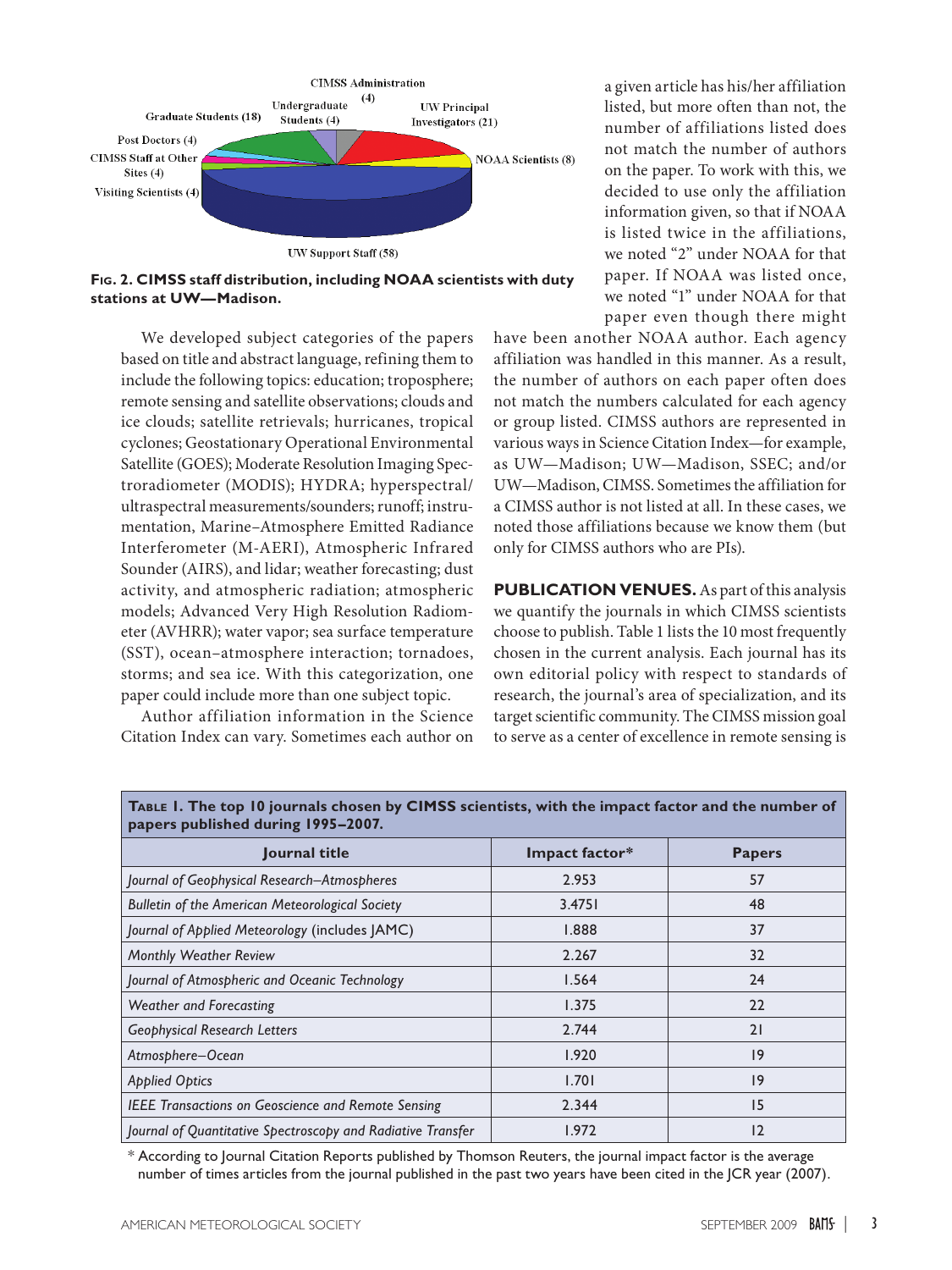indicated by the journals that publish CIMSS papers (Table 1). The scientific focus of the journals listed in Table 1 encompasses the subject areas of satellite remote sensing in both theory and application.

CIMSS authors publish 87%–89% of their articles with professional societies such as the American Meteorological Society (AMS) and the American Geophysical Union (AGU). During the period of 1995–2007, CIMSS authors published 51 articles, or 12.3%, with commercial publishers like Elsevier, Springer, and Blackwell. The AMS, as the main professional society for the atmospheric sciences, offers a range of relevant and respected peer-reviewed journals that reach the appropriate audiences; thus, a higher percentage of papers are published with the society. Unlike most commercial publishers, the AMS has made a moving wall of its material freely available to anyone without a subscription (see sidebar). This arrangement is beneficial to the scientific community because it promotes broad access to electronic manuscripts. Authors still transfer copyright to the society but retain some rights for certain uses of their work, a middle ground between transfer of all rights to the publisher and total retention of copyright, allowing

the publisher certain rights. Finally, from 1986 to 2002, journal prices rose 227% and book prices rose 75% compared to the rise in the consumer price index (CPI) of 64% over the same period (Bergman 2006). This is especially true of commercial journal publishers in the sciences.

**ANALYSIS.** Figure 3 shows the number of publications found from 1995 through 2007. CIMSS has published more than 400 articles in refereed journals and more than 1,000 publications in conference proceedings. Abt (2007) says that the "average annual number of papers per scientist has remained constant [in five fields . . . including AGU journals] during two generations of scientists." Thus, the increase in publications in refereed journals since 1995 is expected with the growth of the institute. However, the average number of publications per CIMSS principal investigator has also increased. The peer-reviewed publication per PI in 1995 was less than 2 and has grown to 3.4 in 2007. The percentage of peer-reviewed publications to the total publications (peer reviewed plus conference) ranges between 22% and 37%, depending on the year. In general, the trend shows a steady increase in the

## **OPEN ACCESS PUBLISHING**

The academic publishing world is<br>the anging. It is not uncommon to changing. It is not uncommon to find full-text documents available online at the Web sites of authors. There are a growing number of open-access (OA) journals.

A fully open-access journal is a publication using a funding model that does not charge readers or their institutions for access and in which the author retains control of copyright. Any individual user may read, download, and print the digital content of an open access article. There is evidence (e.g., Harnad and Brody 2004; Norris et al. 2008) that in some fields of study open-access articles are more often cited than those from "toll access" (TA). Norris et al. (2008) state

Of a sample of 4,633 articles examined, 2,280 (49%) were OA and had a mean citation count of 9.04 whereas the mean for (toll access) TA articles was 5.76. There appears to be a clear citation advantage for those articles that are OA as opposed to those that are TA. This advantage, however, var-

ies between disciplines, with sociology having the highest citation advantage, but the lowest number of OA articles, from the sample taken, and ecology having the highest individual citation count for OA articles, but the smallest citation advantage. Tests of correlation or association between OA status and a number of variables were generally found to be weak or inconsistent. The cause of this citation advantage has not been determined.

The open access movement is gaining momentum as it becomes increasingly more difficult to sustain the traditional publishing model. In January 2008, the University of California, Berkeley, launched the

Berkeley Research Impact Initiative, a pilot program that covers publication charges for open-access journals. The University of Wisconsin—Madison libraries have established a fund to partially cover open access submission costs for authors wishing to publish in those venues.

Additionally, many universities are encouraging their faculty to consider and support alternative forms of publication and explore new models of scholarly publishing that not only allow access but also have adopted a copyright policy that encourages authors to retain control of their intellectual property (see www.library.wisc.edu/scp/copyright/ author\_addendum.pdf).

## **For more information:**

- Scholarly Communication (Committee on Institutional Cooperation): www.cic.net/Home/Projects/Library/ScholarlyComm/Introduction.aspx SPARC: The Scholarly Publishing and Academic Resources Coalition:
- www.arl.org/sparc/
- Scholarly Communication and Publishing (University of Wisconsin—Madison Libraries): www.library.wisc.edu/scp/copyright/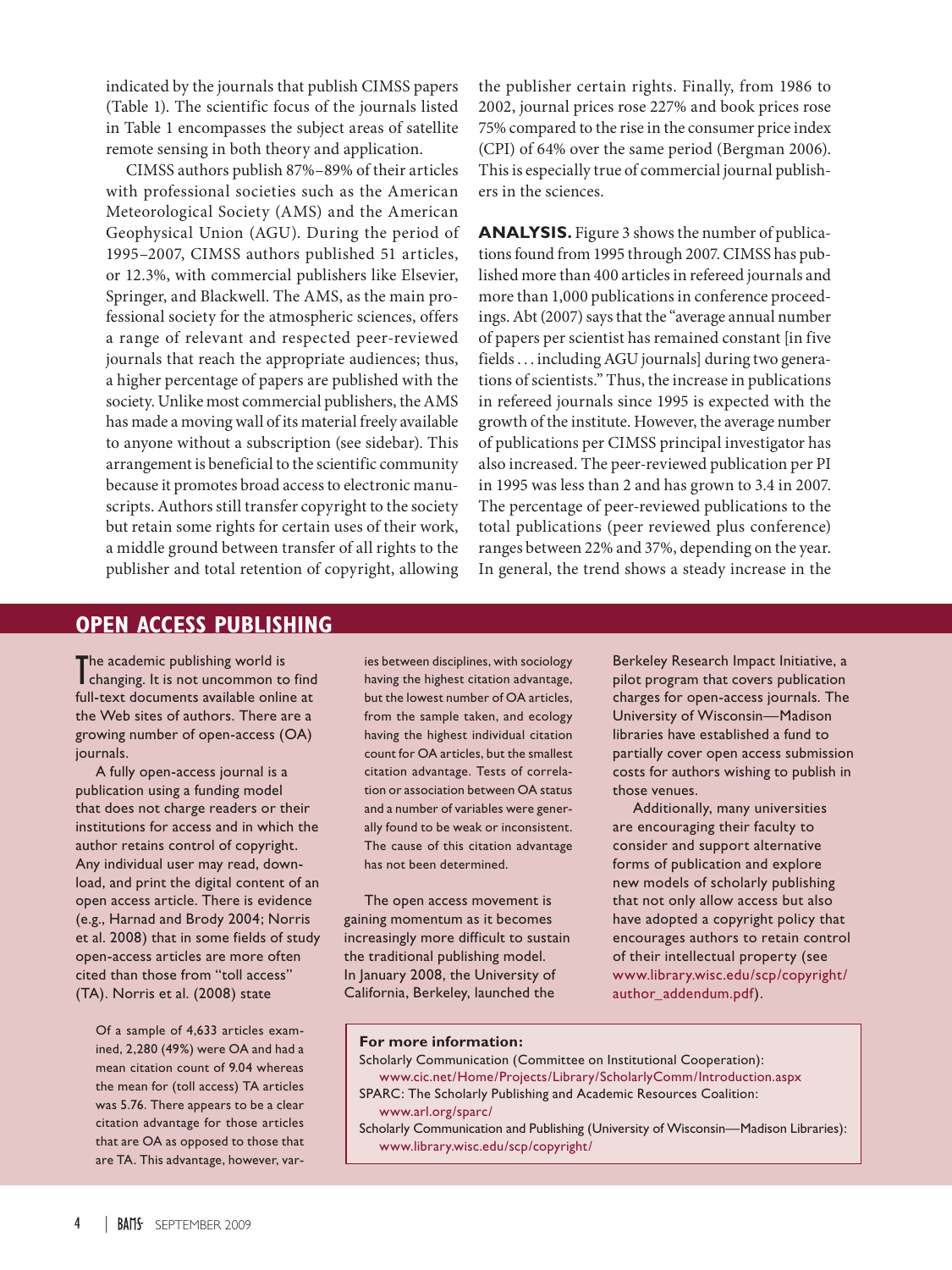

**Fig. 3. The number of publications by CIMSS scientists between 1995 and 2007.**

percentage of peer-reviewed literature (which may mean that a greater number of conference papers are making their way into the reviewed literature, but this was not examined). Since 1999, there is an appearance of a 3-yr cycle in publications, with local peaks in 2001 and 2004 and perhaps again in 2007. The AMS-sponsored conferences in satellite meteorology in 2001, 2003, 2004, 2006, and 2007 are clearly seen in the histogram of conference proceedings. The following sections explore the publication record of peer-reviewed papers with reference to the three mission statements of the institute, summarized as collaborative research, center of excellence, and education.

*Collaborative research.* One metric of the CIMSS mission to *foster collaborative research* is to quantify the number of collaborative publications in general, and those with NOAA employees in particular. Our strongest coauthor partnership is with NOAA (Fig. 4), with more than 40% of CIMSSpublished papers having one or more coauthors from NOAA. Approximately 24% of the publications are coauthored with NASA collaborators. During the period of 1995–2007, there were 347 federal scientists as coauthors on 414 peer-reviewed papers.

The second most common collaborations are with scientists from other universities. A total of 148 papers were published with scientists at other universities within the United States. There are only sporadic joint

<sup>1</sup> The affiliation of the CIMSS Director is listed under CIMSS and not AOS. This would more than double the rate of publications with AOS.

publications with faculty from the UW—Madison Department of Atmospheric and Oceanic Sciences, although they have recently been consistent at about three per year in the last 3 yr.<sup>1</sup> Graduate students from the Department of Atmospheric and Oceanic Sciences are featured as coauthors under CIMSS affiliations because principal investigators frequently hire graduate students as team members. This does not provide appropriate recognition to AOS, and given the close relationship between CIMSS and AOS, future publications with graduate students will list AOS as an institute.

Interestingly, there are no collaborations with other NOAA cooperative institutes (CIs) until the year 2000. The overlap in collaborative publications with other cooperative institutes is as follows: CIRES: 15 papers (3.4%); CIRA: 13 papers (2.9%); CICS: 1 paper (0.02%); CIOSS: 0 papers. CIOSS is a new CI and focuses on oceanography so the lack of collaborative publications is not surprising. Similarly, research topics marginally overlap with CICS. We have strong collaborations with the National Environmental Satellite Data and Information Service (NESDIS) institute at CIRA as reflected in the 13 collaborative papers. The number of publications with CIRES was noteworthy because it is a NOAA institute but not a NESDIS institute, as is CIMSS. The number of publications with CIRES is steady at about two per year since the year 2000. The distribution of publications with CIRA varies from one to four in a given year.

CIMSS has a strong international presence in remote sensing, particularly in the analysis of polar orbiting satellite data. This recognition is reflected in the 69 papers published with foreign partners and the 47 papers published with industry. Many of these publications reflect CIMSS' international collaborations in a variety of satellite programs.



**Fig. 4. The number of papers with coauthors from various institutes during the years 1995–2007. Note that in this figure a single paper can be counted multiple times in the case of multiple authors.**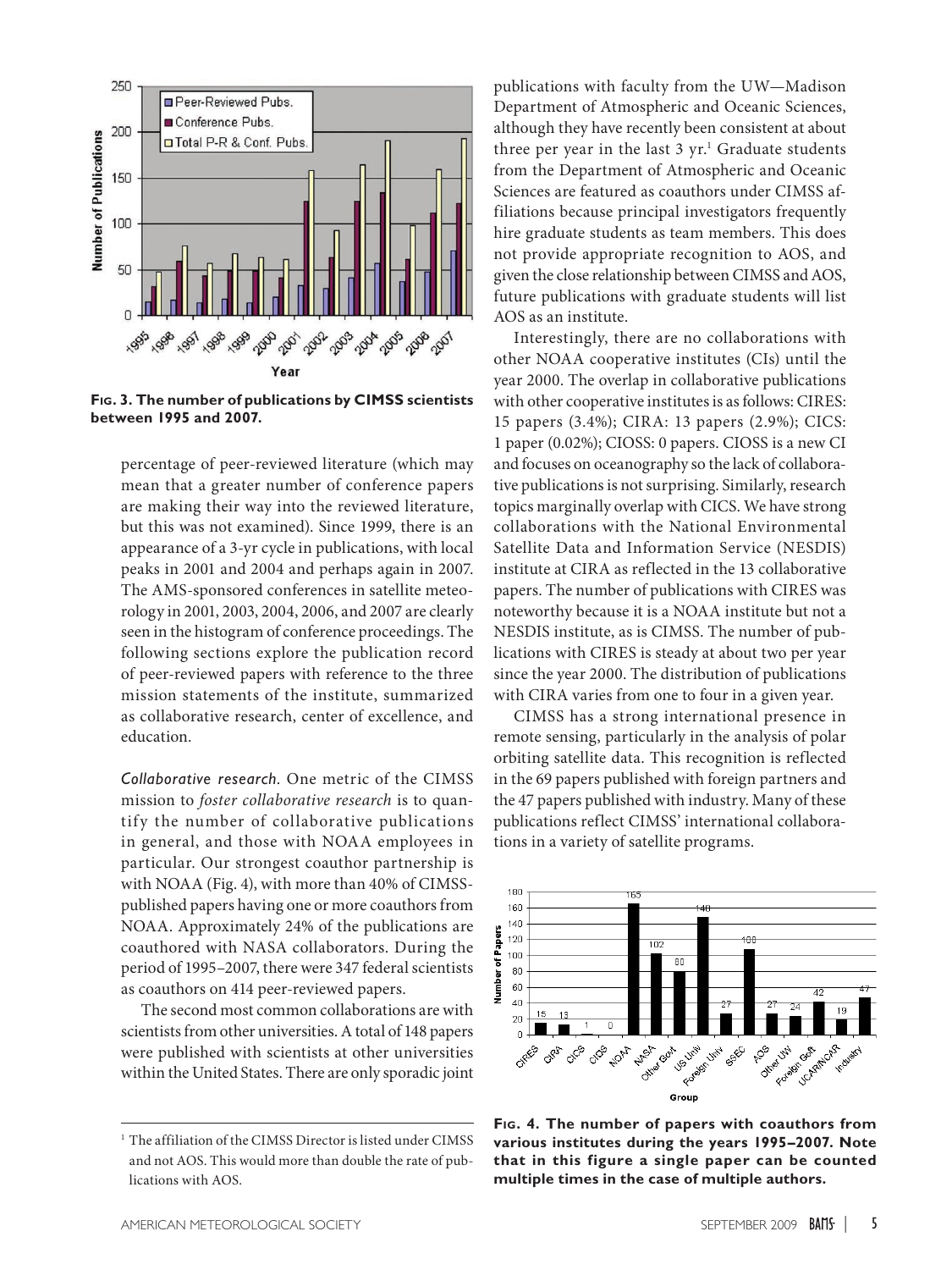*Center of excellence.* The second mission statement of CIMSS addresses its goal of developing an internationally recognized *center with expertise in satellite remote sensing and applications.* By constructing thematic groups, we can make some assessment about continuing, receding, and emerging research areas. Figure 5 breaks out the yearly number of publications dealing with particular research topics. Many of CIMSS publications deal with satellite instruments (GOES, MODIS, AVHRR, AIRS) as well as groundbased measurement systems (e.g., AERI, M-AERI, and lidars).

The impact of new associates and hires is evident in publications. For example, prior to 2000 there were about five papers per year that dealt directly with cloud observations. Within the last 8 yr, a group of cloud remote sensing experts came to CIMSS and began building a research group in this area. Since 2004, the publications dealing with clouds are 10 per year or more. An increase in the number of publications dealing with MODIS (first launched in 1999 and another in 2001) occurred in 2002–04 (10 in 2004 and 8 in 2003). A peak is also seen in the post-AIRS launch (2001). The number of publications dealing with the GOES satellite series varies between 0 and 12 per year. Historically, CIMSS has exhibited strong research in hurricanes and cyclones, showing a recent upward trend in publication rates. The number of publications directly dealing with weather forecasting has grown steadily since 2002, from about two per year to eight per year.

We compiled the top 15 most highly cited papers in the CIMSS publications record (not shown). All of these papers were cited more than 50 times, with over 200 citations for the most referenced paper. None of the 15 papers are single-author papers and all but



**Fig. 5. Publication trends in some of the CIMSS research topics.**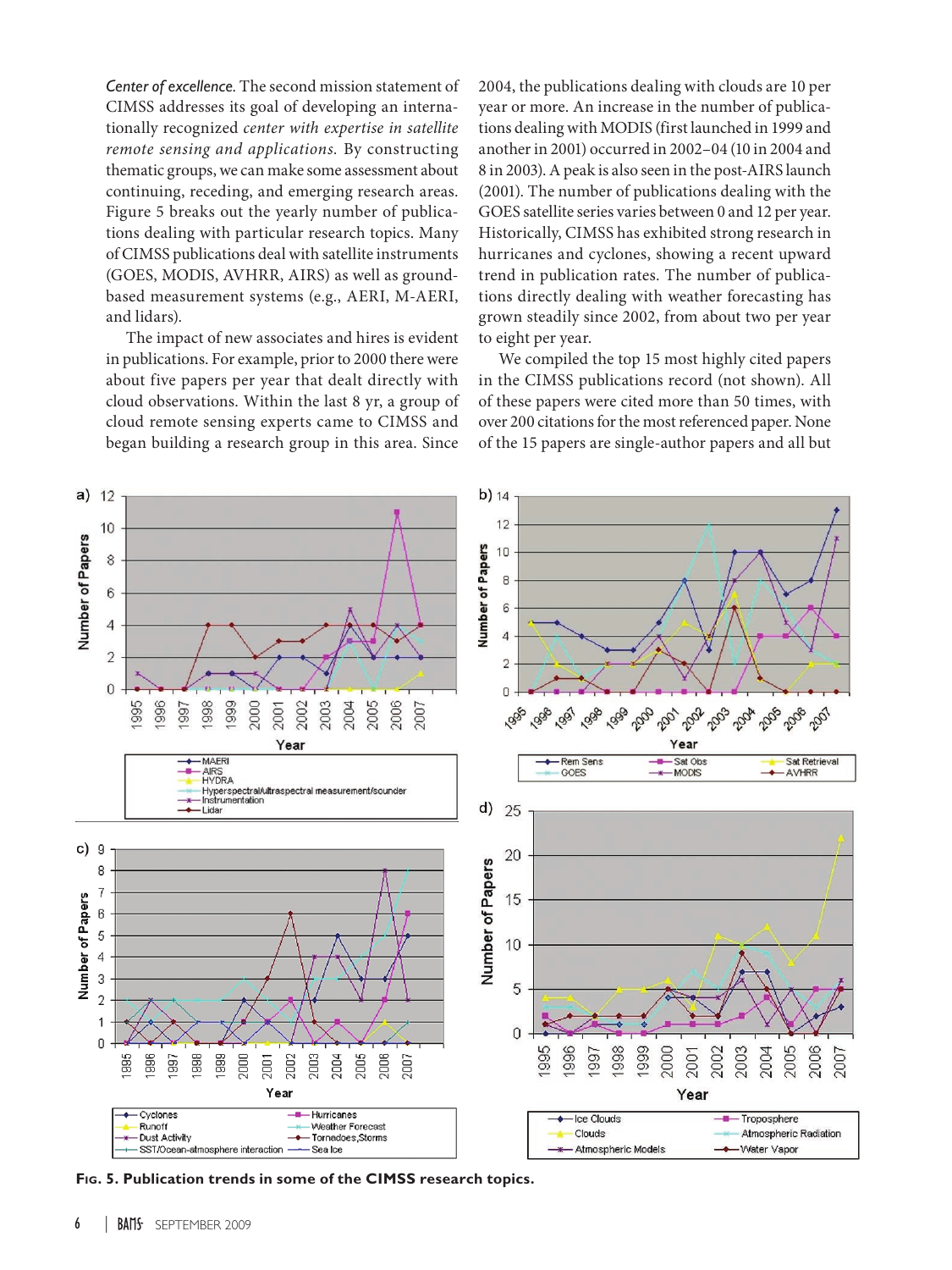one include more than four coauthors. Among the 15 papers, one author appears nine times. Four of the papers include a CIMSS scientist as first author. A review of paper topics indicates that most fall into the category of reporting results for a field program or outlining a data analysis procedure for satellite observations. These types of papers provide important information on observational data and data analysis practices for common use and often represent a culmination of previous research. Each type of paper includes multiple authors due to the involvement of a broad scientific community.

The Hirsch index (Hirsch 2005), or *h* index, attempts to measure the scientific productivity and impact of a scientist. As a reference, it is suggested that a value of 18 is appropriate for a full professor. Looking at the *h* index for the top four authors (mentioned above), we find that 1) the *h*-index values range from 9 to 24, 2) total publications for the four authors ranges from 10 to 85, and 3) the corresponding average number of citations per item ranges from 21 to 57.

*Education.* Because CIMSS is a research center within a research university, one might assess its education mission by the number of papers that include a graduate student as a collaborator. Tabulating student papers is not straightforward due to delays in publication after graduation. We determined the number of publications by students as any journal article published within two years after graduation. Figure 6 shows this history, with the number ranging from 0 to 10 papers published per year by graduate students. This is smaller than the total number of M.S. and Ph.D. degrees awarded each year, indicating that some are not finding a way into the peer-reviewed literature or occur more than 2 yr after graduation.

Since 1990 CIMSS has offered summer workshops for high school students and teachers and international workshops in satellite remote sensing throughout the year. In collaboration with AOS, the Institute now hosts two online courses for K–12 teachers. We anticipated finding peer-reviewed papers on atmospheric science education topics, but the results do not bear this out, with only three publications in the entire period. Although CIMSS' educational programs are a topic of conference papers (e.g., the AMS *17th Symposium on Education* in 2007 had six education papers with CIMSS authors), they have not been developed and submitted to refereed journals. There are journals of education in the geosciences, but none specific to the atmospheric sciences. Many of the



**Fig. 6. Number of refereed journal articles by graduate students, within 2 yr of graduation.**

CIMSS education projects do not feature research in pedagogy, teaching methods, or curriculum development. Results from workshops and international classes are important but not ground-breaking education research, which may limit publication options for CIMSS.

**CONCLUSIONS.** Academic institutions, federal agencies, and researchers use publication analysis to support promotion, tenure, and funding decisions (e.g., Meho and Yang 2006). This article uses bibliometric methods to examine the mission success of a federally funded research center.

A methodology is defined that facilitates examination of the number of publications, patterns in research, collaborations, classification of topics, and publishing venues. Using this categorization, an assessment was made on how publications reflect the institute's mission goals of 1) fostering collaborative research, 2) becoming a center of excellence, and 3) educating scientists and students. Our findings indicate that a self-study of publishing activities yields useful results about programmatic strengths and weaknesses.

The institute mission of collaboration is being met as determined by the coauthorship with NOAA and NASA: more than 40% of CIMSS publications are coauthored with NOAA scientists and 24% are coauthored with NASA scientists. There is also a positive trend to publish more with other cooperative institutes of the NOAA program.

The increasing numbers of both total publications and publications with international partners and